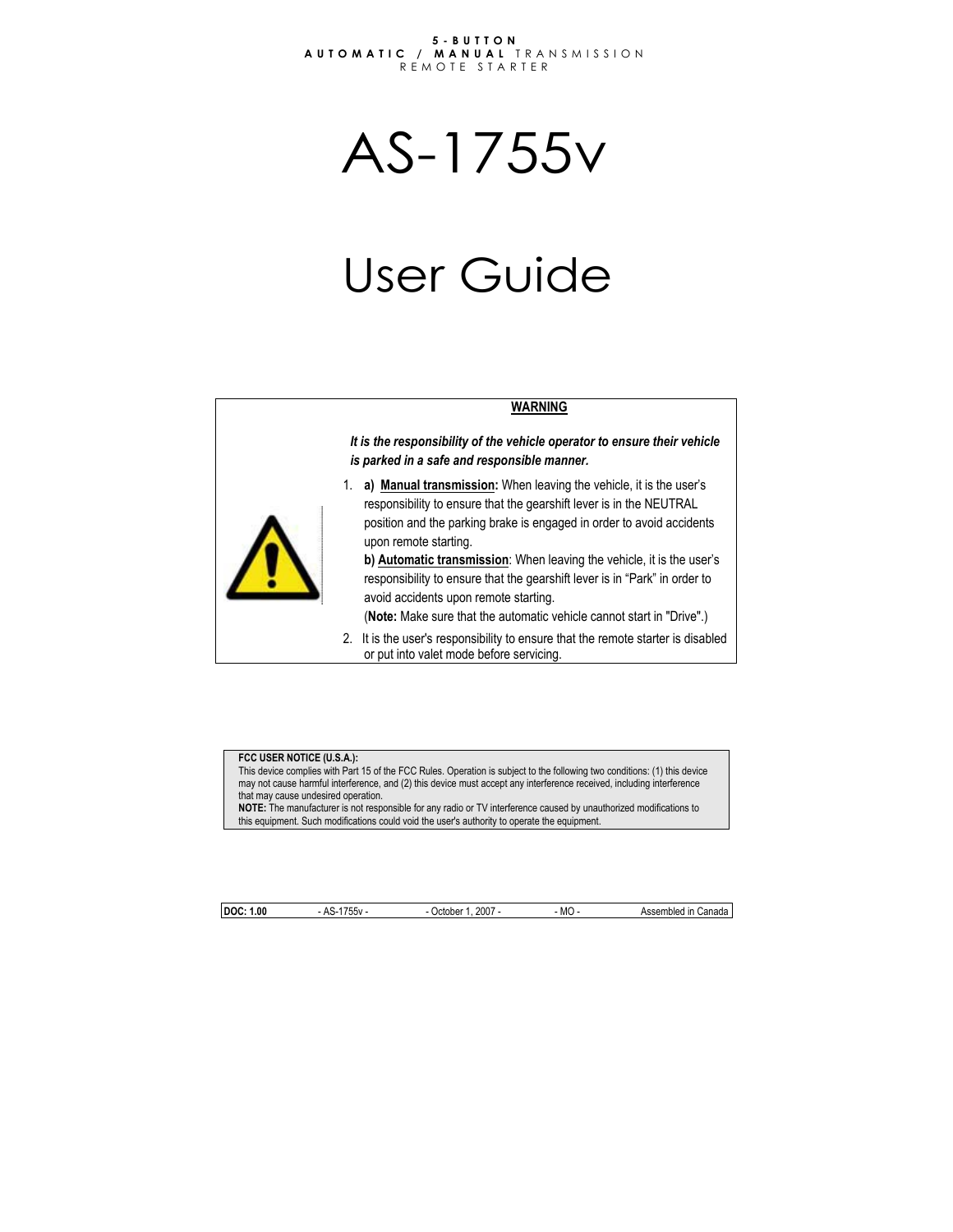# Table of Contents

| Windshield Wipers, Radio & Headlights  4       |  |
|------------------------------------------------|--|
|                                                |  |
| Remote-Starting Your Vehicle  4                |  |
| Setting Your Vehicle Into Ready Mode 4         |  |
|                                                |  |
|                                                |  |
|                                                |  |
| 5                                              |  |
|                                                |  |
|                                                |  |
|                                                |  |
|                                                |  |
|                                                |  |
|                                                |  |
|                                                |  |
| Advanced Features: Installation-programmable   |  |
|                                                |  |
| Active or Passive Arming of the Starter Kill 8 |  |
|                                                |  |
|                                                |  |

| Ignition-controlled Door Locks  8             |  |
|-----------------------------------------------|--|
|                                               |  |
|                                               |  |
|                                               |  |
| The Starter Kill and the Anti-grind Feature 8 |  |
|                                               |  |
| Installer-programmable Valet Modes 9          |  |
| Valet Mode Using the Valet Switch 9           |  |
|                                               |  |
|                                               |  |
|                                               |  |
| Constant While Pressed:  10                   |  |
|                                               |  |
|                                               |  |
|                                               |  |
|                                               |  |
| Troubleshooting Poor Transmitting Range  11   |  |
| Intrusion Codes through Chirps  12            |  |
| LIMITED LIFETIME WARRANTY  13                 |  |

# Introduction

This is a state-of-the-art remote car starter system. The system is packed with advanced features such as priority access to the driver's door (commodity features) and the Safe Start children safety feature.

With many advanced functions, this product will satisfy any one of your expectations from high-end commodity and security systems, without neglecting any standard feature commonly offered by entry-level starters.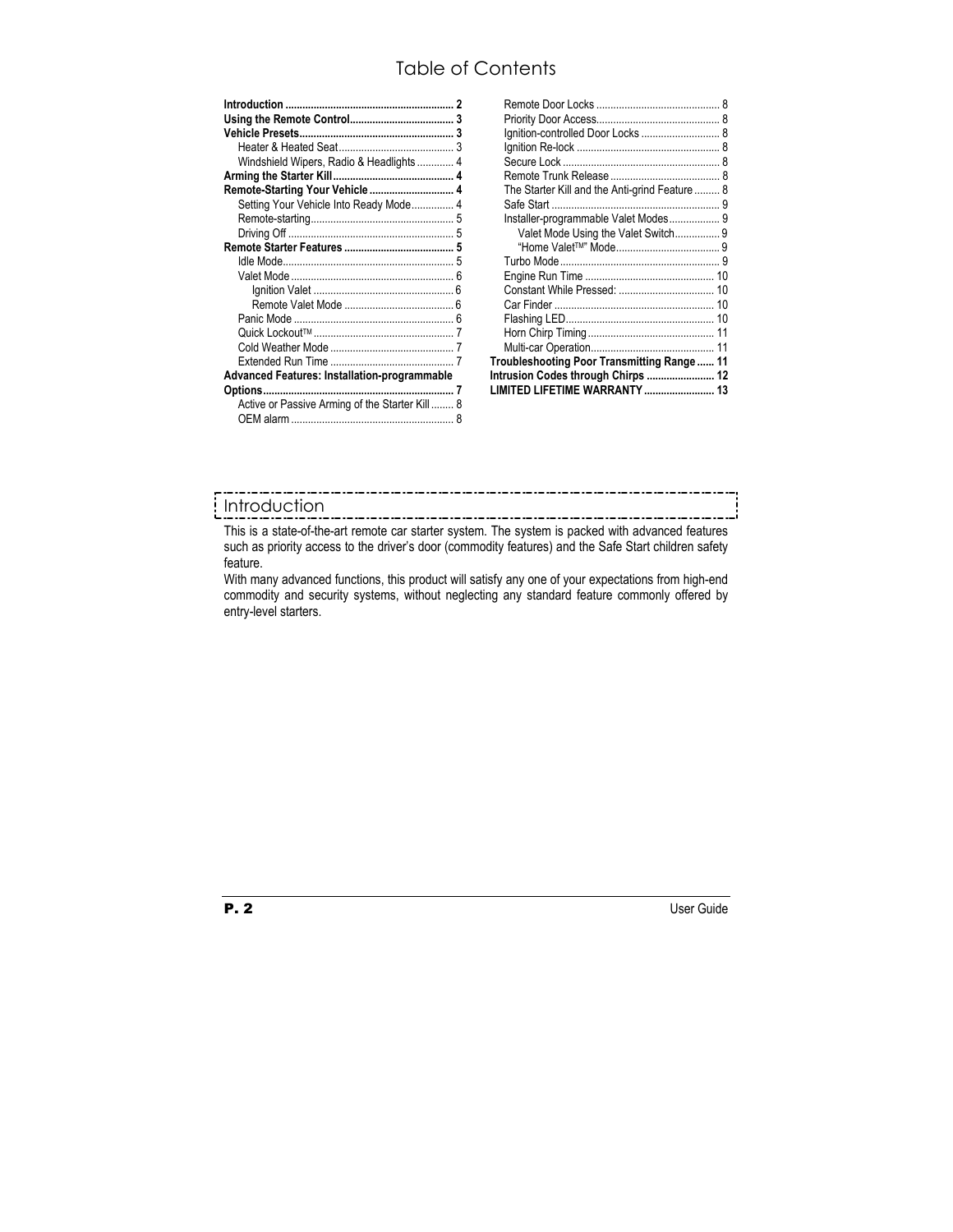# Using the Remote Control

Your Remote Car Starter is equipped with a 5-button multi-channel remote control. It can operate two independent vehicles equipped with a Remote Car Starter (see **Multi-Car Operation** section, later in this Guide, for second-car transmitter functions).

**The functions of the transmitter are as follows:** 

#### **2nd generation transmitters (ASRA-2501 or PLRA-2501):**



**N.B.:** Pressing the **LOCK** and **UNLOCK** buttons simultaneously will activate the **AUX 2** output.

#### **1st generation transmitters (ASTR-575):**



# Vehicle Presets

Heater & Heated Seat

When leaving the vehicle it is recommended to preset the accessory controls in preparation for the next remote start. Settings for the blower motor (fan), front and rear, as well as heated seats (if equipped) should not be left on **HIGH**. It is recommended to leave the settings on **LOW** or **MEDIUM** instead.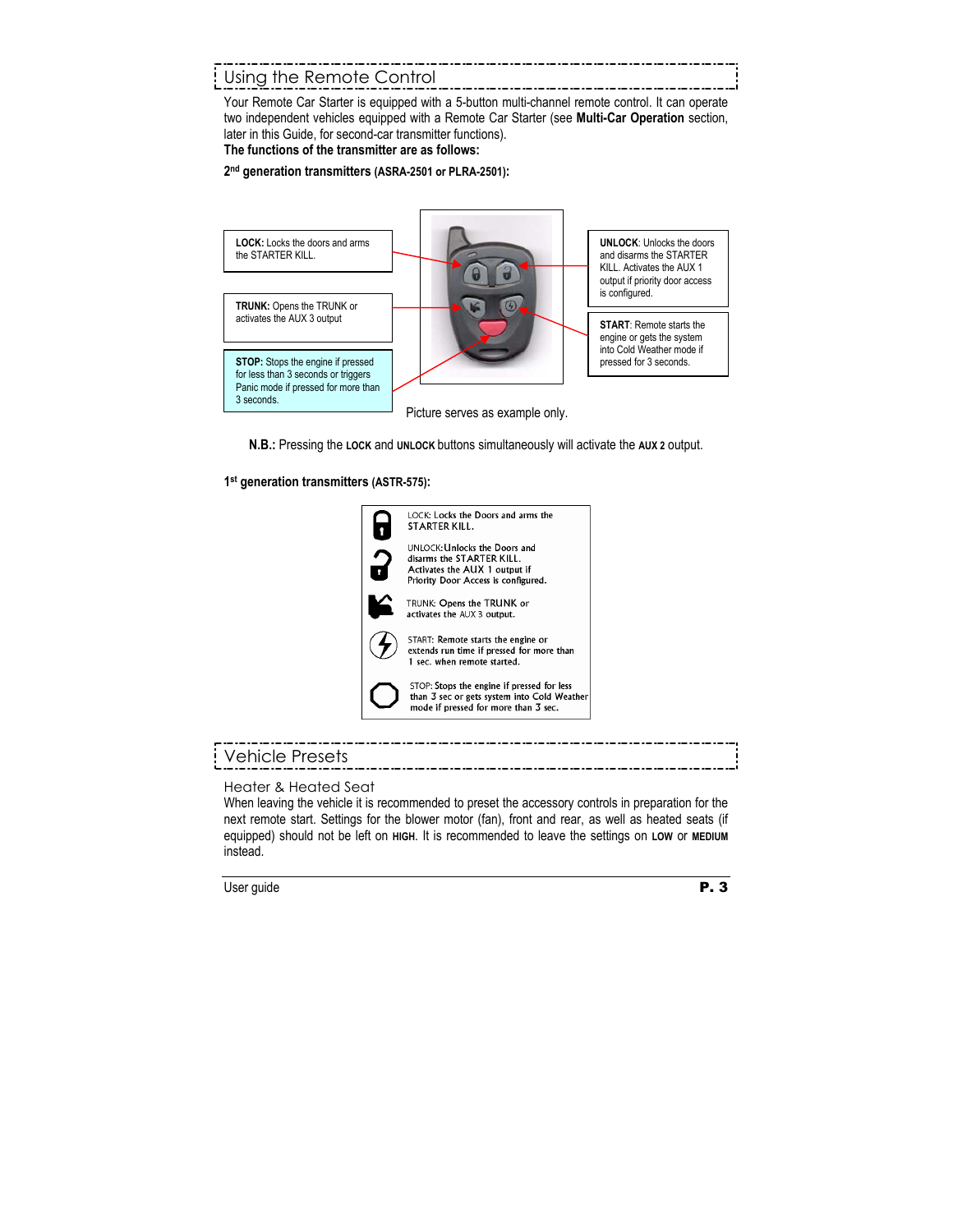## Windshield Wipers, Radio & Headlights

Certain vehicles require the radio and / or windshield wiper and / or headlight circuits to become energized while running under remote start. When leaving the vehicle you must ensure that the windshield wiper and headlight switches are **OFF**. Leaving the headlight switch **ON** on certain types of vehicles could cause them to remain **ON** even after remote starter shut down, resulting in a dead battery.

# Arming the Starter Kill

The Starter Kill (if installed) can be configured by the installer so as to arm automatically (Passive Mode) or not to arm automatically (Active Mode). See section **Passive or active arming**, later in this guide, for more details on Passive Mode and Active Mode.

- To **disarm** the Starter Kill, press the **UNLOCK** button on the transmitter. The parking lights will flash twice. If remote door locks are installed, this will also unlock the doors.
	- To **arm** the Starter Kill, press the **LOCK** button on the transmitter.
- The parking lights will flash once. If remote door locks are installed, this will also lock the doors and arm the OEM alarm.
- In **Passive Mode**, the Starter Kill will automatically arm if the ignition key is not inserted Into the ignition switch within 1 or 3 minutes after unlocking (the key sense feature must be installed).

# Remote-Starting Your Vehicle

If your vehicle has an **automatic transmission**, simply press the **START** button to remote start or stop your vehicle. Skip the next steps on to "Remote-starting".

**Warning:** If you vehicle has an automatic transmission and the parking lights flash 15 times after pressing the **START** button, the parking brake is connected to ground. It is **imperative** that you see your installer and have him disconnect the wire.

#### Setting Your Vehicle Into Ready Mode

If your vehicle has a **manual transmission** you must read the following indications. In order to start the vehicle by remote, the unit must first be set to Ready Mode. If the unit is not set to Ready Mode, it cannot remote start the vehicle.

**Please note that Ready Mode can be enabled by the remote or the handbrake, depending on the option that was selected by your installer. Therefore, you must follow the appropriate procedure between the two described below in order to set your vehicle into Ready Mode.** 

Once the system is set to Ready Mode, the vehicle can be remote started and stopped at any time. The system will exit Ready Mode if a door, the hood or the trunk is opened, if the brake pedal is pressed, if the parking brake is disengaged or if the ignition key is turned to the **IGNITION ON (RUN)** position.

|    | TO SUE THE SYSTEM TO RUGGY MOUL.                                                                                                          |                                                                                                                                                                                                                                         |  |  |
|----|-------------------------------------------------------------------------------------------------------------------------------------------|-----------------------------------------------------------------------------------------------------------------------------------------------------------------------------------------------------------------------------------------|--|--|
|    | If Ready Mode is enabled by remote                                                                                                        | If Ready Mode is enabled by handbrake                                                                                                                                                                                                   |  |  |
| 1. | neutral position.                                                                                                                         | Ensure that all the doors, hood and trunk are closed. Make sure that the gear selector is in the                                                                                                                                        |  |  |
| 2. | With the engine already running, apply the<br>parking brake once and release the brake<br>pedal.<br>Make sure to release the brake pedal. | 2.<br>With the engine already running, apply the<br>parking brake twice and release the brake<br>pedal.<br>Make sure to release the brake pedal.<br>The parking lights will flash 3 times<br>quickly and remain lit.<br>Skip to step 4. |  |  |

## **To set the system to Ready Mode:**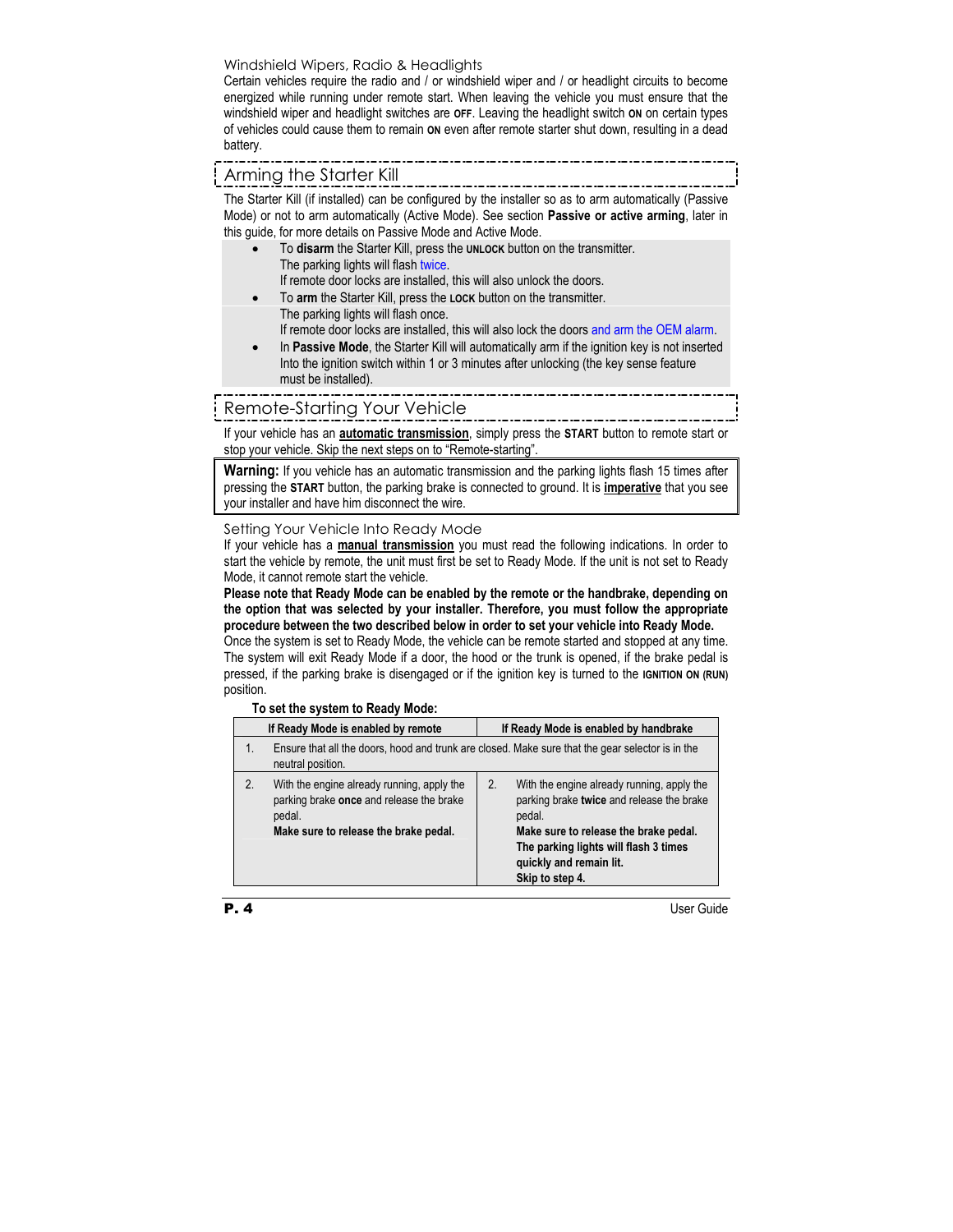| 3. | Within 20 sec. of engaging the parking<br>brake, press and hold LOCK, UNLOCK or<br><b>START/STOP</b> on the transmitter.<br>The parking lights will flash 3 times<br>quickly and remain lit.                                                             |  |
|----|----------------------------------------------------------------------------------------------------------------------------------------------------------------------------------------------------------------------------------------------------------|--|
| 4. | Remove the key: the engine will continue running.                                                                                                                                                                                                        |  |
| 5. | Exit the vehicle and close all doors, hood and trunk.                                                                                                                                                                                                    |  |
| 6. | Press for approx. 1 second either:<br><b>LOCK</b> to lock the doors and shut down the engine;<br>a.<br><b>UNLOCK</b> to unlock the doors and shut down the engine:<br>b.<br><b>START/STOP</b> to shut down the engine without affecting the doors.<br>C. |  |

### Remote-starting

Press the **START** button for approx. 1 second. The parking lights will come **ON** to inform you that the Remote Car Starter has received your signal. Approximately 5 seconds later, the engine will start. The parking lights will remain **ON** during the pre-programmed run time of the engine.

If the vehicle does not start at the first attempt, the system will shut down, wait a few seconds and try to start the engine again. If your vehicle is equipped with an automatic transmission, there will be 3 start attempts before the system gives up.

#### Driving Off

With the vehicle running under remote control, press the **UNLOCK** button to disarm and unlock the doors. Enter the vehicle and do the following:

Turn the ignition key to the **IGNITION ON (RUN)** position. (**Do not turn the key** to the **CRANK** position while the engine is running. This would cause the starter motor to re-engage.)

Press the brake pedal to disengage the remote starter unit.

You are now ready to drive off.

# Remote Starter Features

#### Idle Mode

**Convenience feature:** Idle Mode allows you to keep the engine running and the doors locked while you stop, for example, at a convenience store or for a short delivery.

This feature allows you to let the remote starter take over control of the vehicle (i.e. no Key in the Ignition Switch) while the engine is running. For example, if you stop for a delivery or at a convenience store, lock your vehicle and leave it running for the length of a run cycle while you are away.

**To leave the vehicle in Idle Mode if your vehicle has an automatic transmission:** 

- 1. With the engine running, press the **LOCK** or **UNLOCK** button (to unlock the doors) or the **START** button on the remote control until the parking lights come on.
- 2. Remove the key and exit the vehicle. The engine will go on running.
- 3. Lock the doors if needed.

The engine will go on running until the user re-enters the vehicle or until the expiration of the Engine Run Time.

If your vehicle has a manual transmission, Idle Mode can be activated through the same routine as that used for Ready Mode; at the last step, the **TRUNK** button is pressed instead of the other buttons: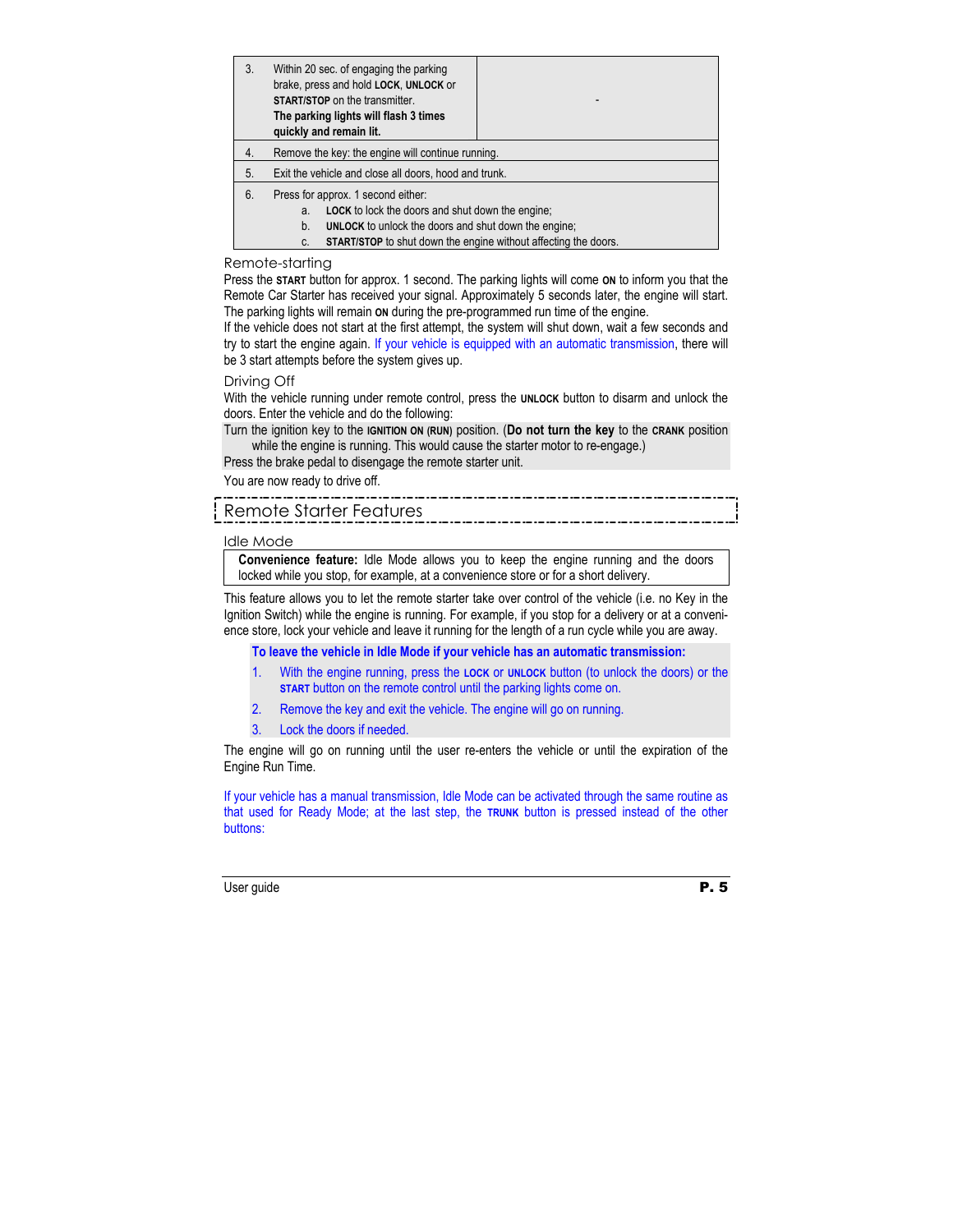- 1. Ensure that the doors are all closed and that the gearshift lever is in the **NEUTRAL** position.
- 2. With the engine already running, apply the parking brake and release the brake pedal. **Make sure to release the brake pedal.**
- 3. Within 20 sec. push **LOCK**, **UNLOCK** or **START** on the transmitter. **The parking lights will flash 3 times quickly and remain lit.**
- 4. Remove the key: the engine will go on running.
- 5. Exit the vehicle and close the door.
- 6. Press the **TRUNK** button until the system is armed (the doors will be locked if remote door lock is installed).

If the pre-programmed run-time expires or if the user shuts down the engine by remote control, the vehicle will get in Ready Mode.

**Caution!!!** Do not leave children or pets unattended in a vehicle standing in Idle Mode.

#### Valet Mode

When your vehicle is in Valet Mode, the remote starter functionalities are disabled. If the vehicle needs to be serviced, or if you park it indoors, the Valet Mode will prevent the engine from being remote-started accidentally.

#### Ignition Valet

This feature will allow you to remotely put your system into Valet Mode by using the ignition key instead of the Valet button as above. Ignition Valet can be used without a Valet button installed.

#### **To put the system i n t o Valet Mode:**

Insert the ignition key into the ignition switch. Within 10 sec.,

turn the key 5 times successively into the **IGNITION ON / RUN** and **OFF** positions.

The parking lights will flash three times to indicate that the vehicle is now in Valet Mode. The LED on the antenna will come **ON** solid.

#### **To take the system o u t o f Valet Mode:**

Insert the ignition key into the ignition switch. Within 10 sec.,

turn the key 5 times successively into the **IGNITION ON / RUN** and **OFF** positions.

The parking lights will flash twice to indicate that the vehicle is now in Valet Mode.

The LED on the antenna will go out.

**Note**: With the Remote Valet activated, the remote starter and alarm functions will be disabled.

#### Remote Valet Mode

This feature will allow you to remotely put your system into Valet Mode by using the transmitter instead of the Valet button as above.

## **Getting into Valet Mode**

- Hold the **UNLOCK** and **START** buttons simultaneously for 3 second.
- **The Parking Lights will flash 3 times.**  The LED on the antenna will remain on solid.

#### **Getting out of Valet Mode**

- Hold the **UNLOCK** and **START** buttons simultaneously for 3 second.
- **The Parking Lights will flash 2 times.** 
	- The LED on the antenna will turn off.

### Panic Mode

**Note:** Panic Mode can only be activated if the horn has been adequately configured by your installer.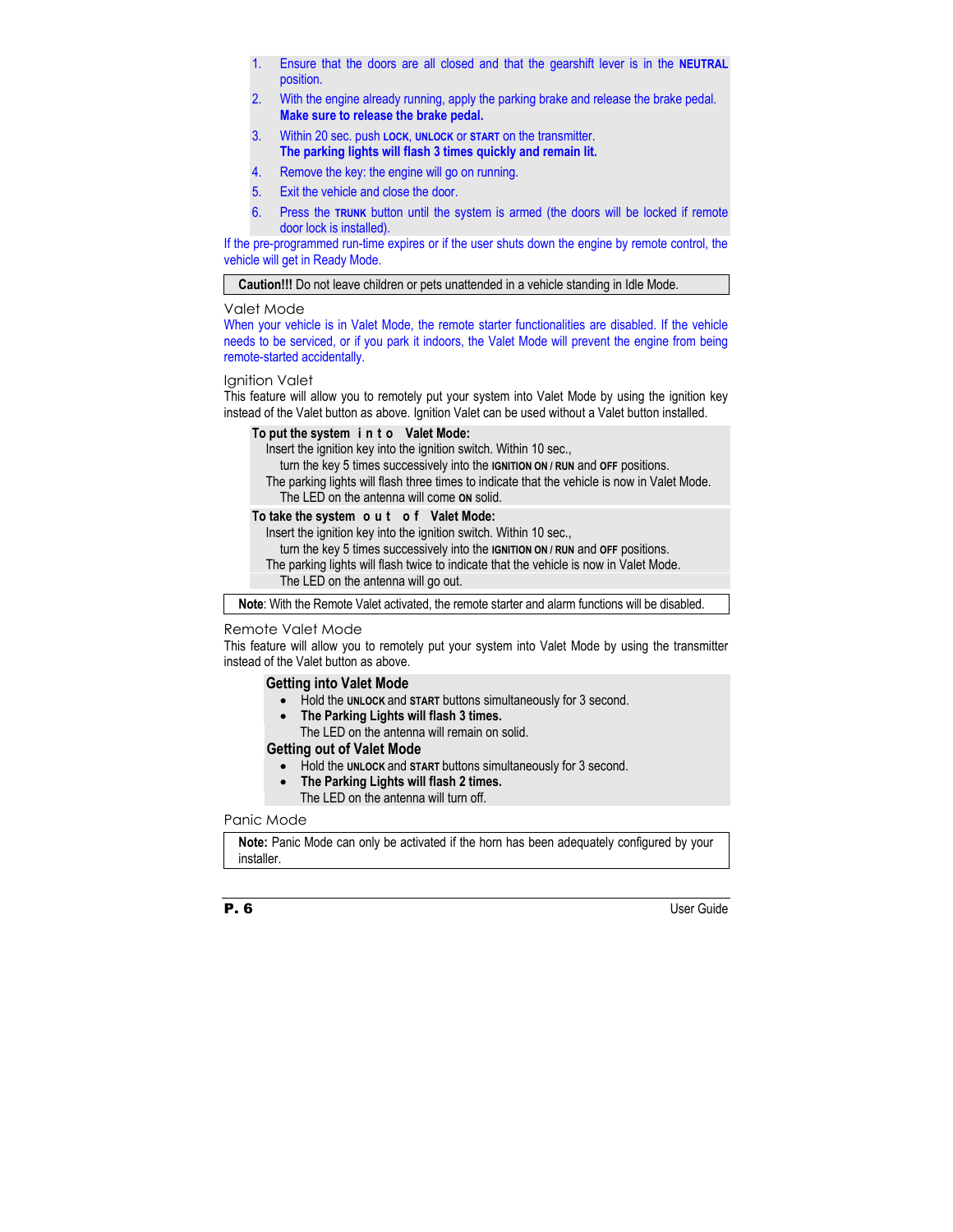Press and hold the **UNLOCK** or **LOCK** button for approximately 3 sec. until the sound signal starts and the parking lights flash: this will unlock or lock the doors accordingly before the sound signal starts.

**To activate Panic Mode:** 

parking lights flash.

• shut down the engine,

Panic Mode will automatically shut down after 30 sec.

• unlock the doors (with the **UNLOCK** button) • or lock the doors (with the **LOCK** button),

If your system is equipped with the  $2<sup>nd</sup>$  generation remote:

If your system is equipped with the 1<sup>st</sup> generation remote:

**Note:** To stop Panic Mode before the end of its delay, press the **LOCK** or **UNLOCK** button until the sound signal stops.

Press and hold the **STOP** button for more than 3 seconds until the sound signal starts and the

In an emergency situation, you can activate Panic Mode using the **LOCK** or **UNLOCK** button. This will:

#### Quick Lockout™

(Also called **Secure Panic**.) For fast protection in emergency situations, the system will **LOCK** all doors when you **press the brake pedal while you hear the sound signal**. (**Quick Lockout** is only available when **Panic Mode** has been set off.)

#### Cold Weather Mode

When Cold Weather Mode is active, the engine starts every 2 hours and runs for 3 minutes (or for 8 or 20 minutes with diesel engines). Cold Weather Mode automatically ends after 24 hours.

#### **To enter Cold Weather Mode:**

Press and hold the **START** button for 3 seconds until the parking lights flash three times.

#### **To exit Cold Weather Mode, do any one of the following actions:**

Open the hood. Start the engine by remote. Turn the ignition key to the **IGNITION ON (RUN)** position. Press and hold the **START** button for 3 sec. **(the parking lights will flash once)**.

#### **If Safe Start is enabled, you can activate Cold Weather Mode by**

Pressing and releasing the **START** button, then

Pressing and holding the **START** button until the Parking Lights flash 3 times

#### Extended Run Time

With the vehicle running under a remote start, pressing and holding the **START** button for more than 1 second will reset the run time counter to zero and restart the run time cycle from the beginning.

To stop the vehicle, at any moment, simply press the **STOP** button. This procedure can only be carried out once per remote start.

**Example:** if your Module is programmed for a run time of 3 minutes and your vehicle has been running for 2 minutes already, pressing the **START** button will reset the counter to zero and the Engine will run for another cycle (in this case, 3 minutes).

# Advanced Features: Installation-programmable Options

The Remote Car Starter was designed with flexibility and OEM integration in mind. With its programmable options, this unit can single-handedly control nearly any electrical system in your vehicle.

- disarm the Starter Kill and
- activate the horn for 30 sec.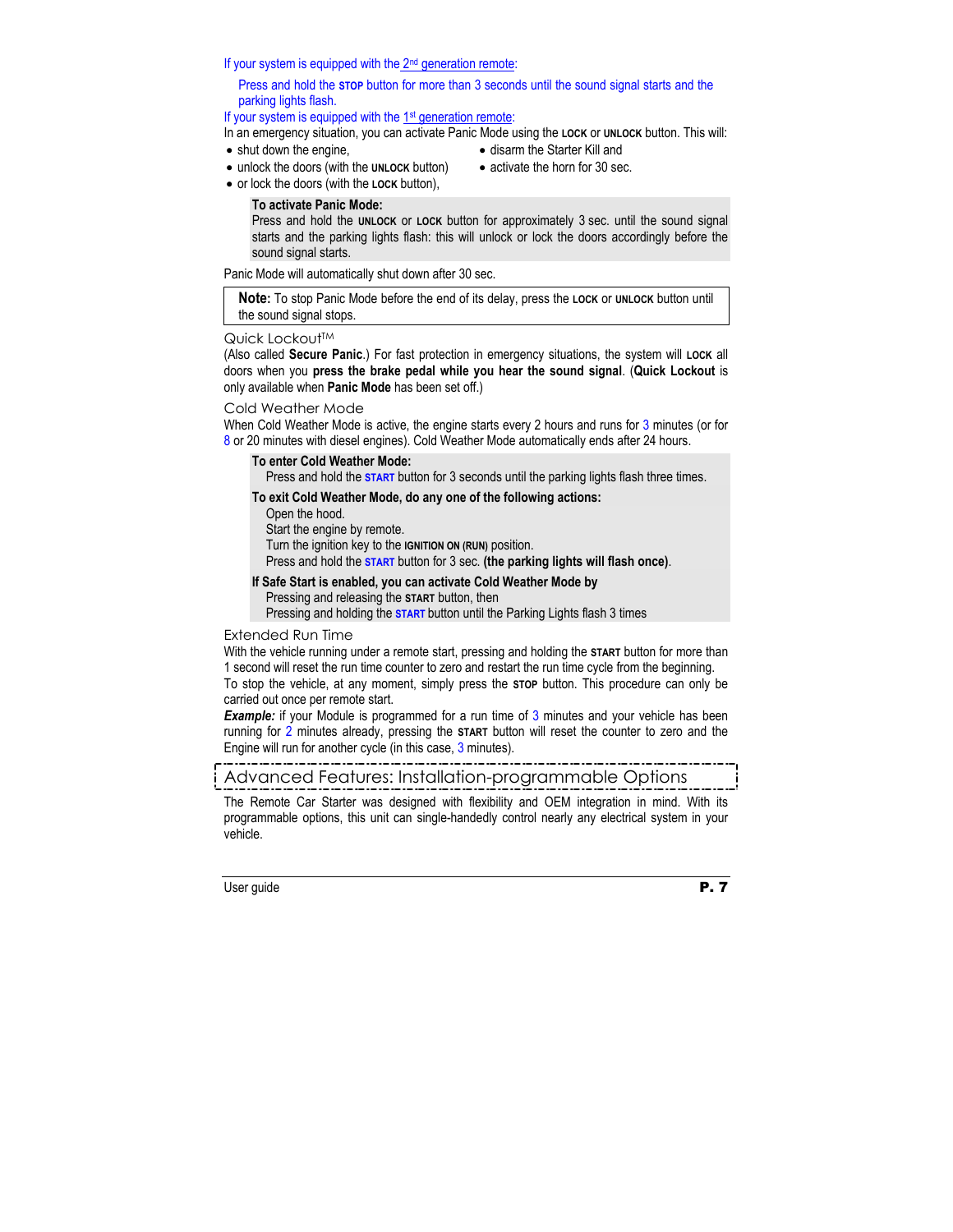**Caution:** The programming of your system should be left to a professional. Changing any one of the settings may affect the operation of your Remote Car Starter.

#### Active or Passive Arming of the Starter Kill

The Starter Kill can be configured either to Passive Mode (so as to arm automatically) or Active Mode (so as to require user intervention for arming). By default, your Remote Car Starter is configured to **Passive Mode**. In Passive Mode, the Starter Kill will automatically arm **60 seconds**  after the last door is closed. Starter Kill will not arm if a door is left open, or if you re-open a door within the 60-second delay.

**Important note:** When the Remote Car Starter re-arms automatically, you can disarm the Remote Car Starter by simply pressing the **UNLOCK** button.

### OEM alarm

The factory alarm can be armed by pressing the **LOCK** button (active arming only). If a door or hood is open or if the key is turned in the ignition, the horn will honk.

#### Remote Door Locks

If your Remote Car Starter was installed with the Remote Door Locks option, you will have the convenience of remote keyless entry. See section **Arming the Starter Kill**, earlier in this Guide, for further instructions on remote door locking and unlocking.

#### Priority Door Access

If the Remote Door Locks option is installed on your vehicle, this safety feature allows you unlock solely the driver's door with a single press of the **UNLOCK** button on the transmitter; upon a second press of the **UNLOCK** button, all the other doors will unlock.

#### Ignition-controlled Door Locks

This is an added security feature. If your Remote Car Starter was installed with the Ignition-Controlled Door Locks option, the doors will automatically be locked as soon as the ignition key is turned to the **IGNITION ON (RUN)** position while the brakes are pressed. When the key is turned to the **OFF** position, the doors will automatically be unlocked.

#### Ignition Re-lock

On Remote Car Starters of this series, when Ignition-controlled Door Locks are enabled and the ignition key is in the **IGNITION ON (RUN)** position, should any door be unlocked and opened, all doors will be relocked next time the brake pedal is pressed.

#### Secure Lock

(Disabled by default.) Before it can remote-start your vehicle, the Remote Car Starter must first disarm the factory security system. The Secure Lock feature may be required on certain vehicle models with factory security systems that automatically unlock the doors when the security system is disarmed.

To keep your vehicle protected when the factory security system is disarmed for a remote start, Secure Lock will relock your doors as soon as the vehicle has started. Once the engine run cycle ends, Secure Lock will rearm your factory security system.

#### Remote Trunk Release

If your system was installed with the Remote Trunk Release option, you can open your trunk by pressing the **TRUNK** button for 3 seconds on the remote transmitter. The OEM alarm will be disarmed until the **LOCK** button is pressed.

#### The Starter Kill and the Anti-grind Feature

With this added security feature, the system will prevent your vehicle from starting with the ignition key when the Starter Kill is armed. If your Remote Car Starter was installed with the Starter Kill option, one will not be able to start your vehicle with the key unless the system has been unlocked and disarmed first, or put into Valet Mode.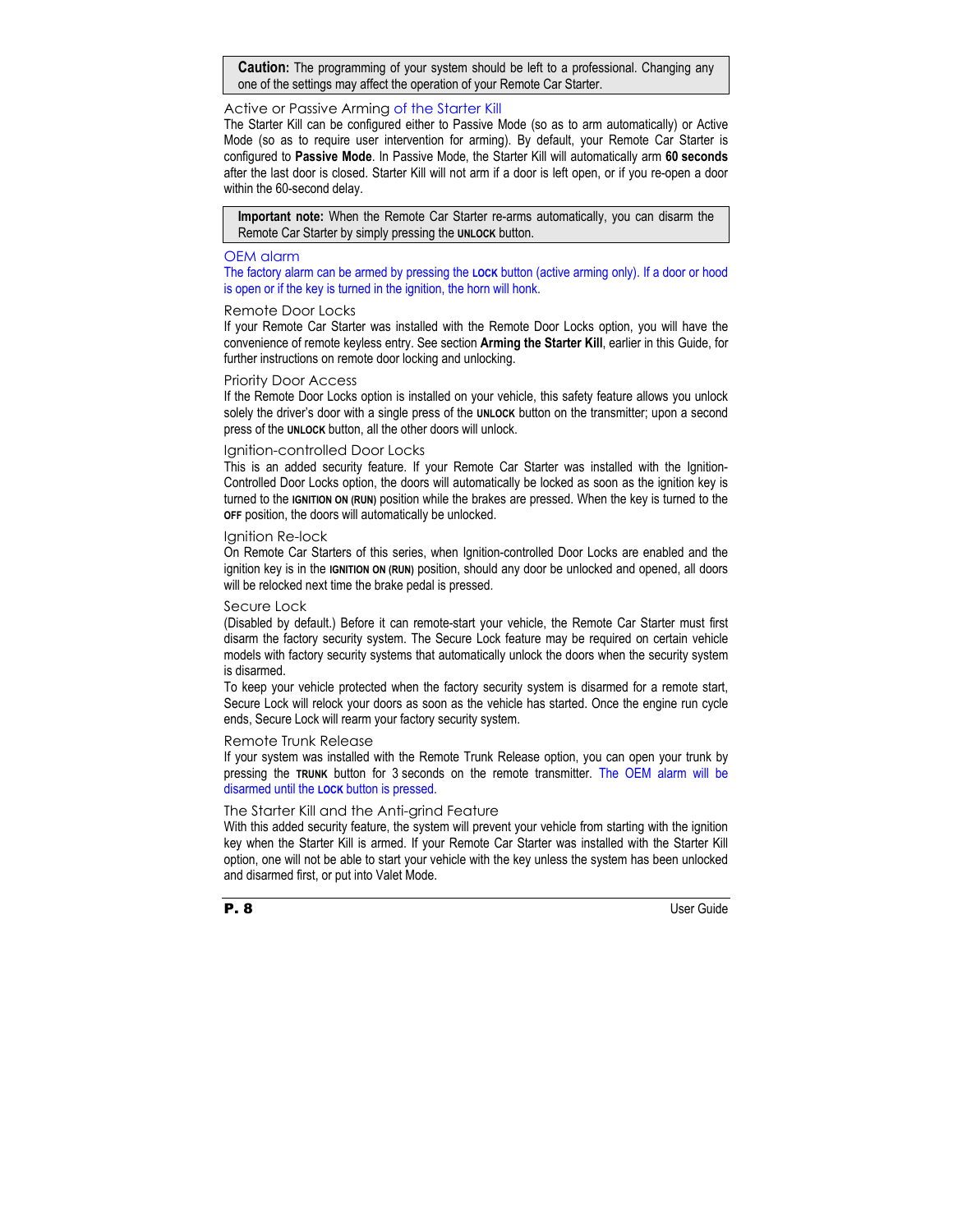**Note:** If the Starter Kill is installed, your vehicle will benefit from a protection against starter motor damage that could occur after remote-starting the engine should the user, by force of habit, turn the ignition key to the **CRANK** position.

Safe Start

If this feature is enabled, the user must press the **START** button 2 times within 3 seconds to remotestart the vehicle. This will eliminate accidental remote starts, e.g. when children are playing with the transmitter.

If **Swap Start Mode** is selected, to remote-start your vehicle press **LOCK** and **UNLOCK** simultaneously. The **AUX 2** output can be activated by pressing the **START** button.

Installer-programmable Valet Modes

Valet Mode Using the Valet Switch

## **To put the system i n t o Valet Mode:**

- 1. Turn the ignition key to the **IGNITION ON (RUN)** position.
- 2. Within 3 sec., press the valet button. The parking lights will flash 3 times.
- 3. Turn the ignition key to the **IGNITION OFF** position.

The LED on the antenna will come **ON** solid indicating that the vehicle is now in valet mode.

## **To take the system o u t o f Valet Mode:**

- 1. Turn the ignition key to the **IGNITION ON (RUN)** position.
- 2. Within 3 sec., press and release the valet button.

The parking lights will flash twice and the LED on the antenna will come **OUT**, indicating that the vehicle is now out of valet mode.

**Note**: Once Valet Mode is activated, the remote starter and alarm functions will be disabled.

"Home ValetTM" Mode

If configured at installation, this feature will remotely set the vehicle to a no-remote-start mode: if the vehicle is parked indoors there is no danger of it starting accidentally by remote control.

**Note:** Once the Home Valet Mode is activated, the vehicle will not start by remote but the OEM alarm functions will still be enabled.

## **To take the system i n t o Home Valet Mode:**

Press the **LOCK** or **UNLOCK** button.

Within 3 seconds, press the **STOP** button until the Parking Lights go **out**

## **To take the system o u t o f Home Valet Mode:**

Turn the ignition key to the **IGNITION ON (RUN)** position.

The system will warn you if someone attempts to start your vehicle while it stands in Home Valet Mode. The parking lights will:

Go **ON** then **OFF**; then Flash **twice**, pause; then Flash **twice** again.

## Turbo Mode

If Turbo Mode is configured at installation, it will allow a turbocharger to idle down after the user leaves the vehicle: the unit will take over the vehicle and keep it running for 60 seconds (or until it is shut down by remote control), then shut down the engine.

**If your vehicle has an automatic transmission, proceed as follows to set the system to Turbo Mode:** 

1. With the engine already running, press the **LOCK** button on the transmitter until the parking lights come **ON**.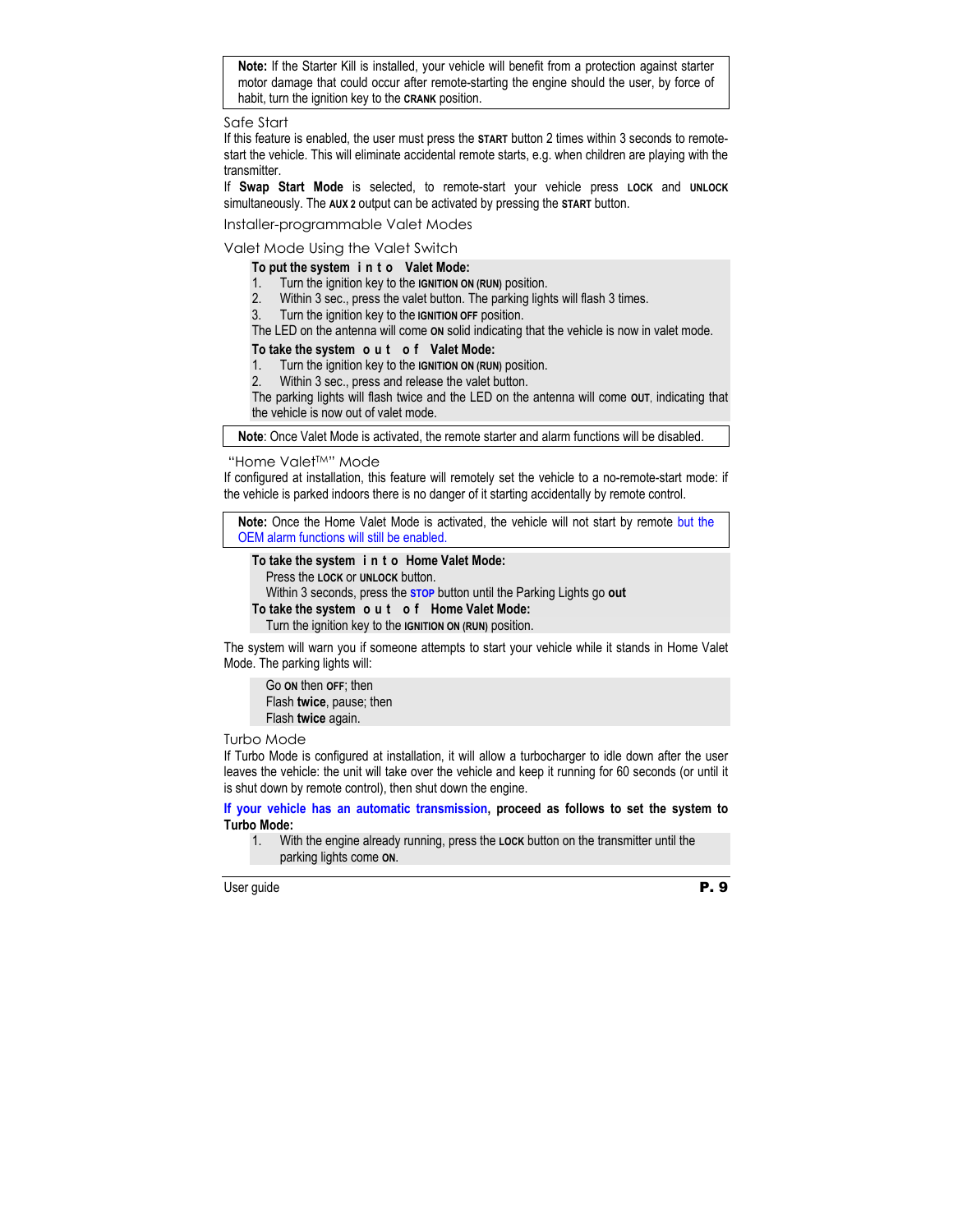- 2. Remove the ignition key from the ignition switch. **The engine will go on running.**
- 3. Exit the vehicle and close the door. **Press the TRUNK button to lock the doors; the engine will shut down after 60 seconds of Turbo Mode.**

**If your vehicle has a manual transmission, follow all steps of the Ready Mode routine, to activate Turbo Mode:** 

- 1. Ensure that all the doors are closed and that the shifter is in the **Neutral** position.
- 2. With the engine already running, apply the parking brake and release the brake pedal. **Make sure to release the brake pedal.**
- 3. Within 20 sec. press **LOCK**, **UNLOCK** or **START** on the transmitter. **The parking lights will flash 3 times quickly and remain lit.**
- 4. Remove the key: the engine will go on running.
- 5. Exit the vehicle and close the door.
- 6. Press and hold either:
	- a. **LOCK** to lock the doors and shut down the engine after 60 sec.;
	- b. **UNLOCK** to unlock the doors and shut down the engine after 60 sec.;
	- c. **START** to shut down the engine immediately, without affecting the doors (this will by-pass Turbo Mode).
	- **D. TRUNK TO SET THE VEHICLE INTO IDLE MODE**

### Engine Run Time

If you have a gas engine, your Remote Car Starter can be programmed to run the engine for 3, 15, or 25 minutes (15 minutes by default). If you have a diesel engine, the Remote Car Starter can be programmed to run the engine for  $8$ , 20, or 30 minutes (20 minutes default).

#### Constant While Pressed:

If enabled and if your vehicle is compatible, this option allows you to open or close your windows at a distance, open or close the sunroof or even to open or close a sliding door:

- Pressing and holding the **LOCK** button for more than 3 seconds will lock all doors and will send a constant pulse as long as the **LOCK** button is held down (maximum of 15 seconds). This constant pulse can be configured to activate certain functionalities such as rolling up the windows – **Please refer to your installer to see if your vehicle is compatible with this option.**
- Pressing and holding the **UNLOCK** button for more than 3 seconds will unlock all doors and will send a constant pulse as long as the **UNLOCK** button is held down (maximum of 15 seconds). This constant pulse can be configured to activate certain functionalities such as rolling down the windows – **Please refer to your installer to see if your vehicle is compatible with this option.**

#### Car Finder

When enabled, the Car Finder option will help you locate your vehicle by generating a pulsating signal through the horn or the siren. To hear the signal, press **LOCK** and **UNLOCK** simultaneously. This will cause one chirp and one flash of the lights every time you repeat the sequence.

## Flashing LED

The user may decide to turn on or off LED on the antenna flashing at any moment. To do so, simultaneously press the **TRUNK** and **LOCK** buttons on the transmitter:

**Flashing LED ON:** the L.E.D. will flash under active arming to indicate that the Starter Kill is active.

**Active Arming:** the LED will flash normally.

**Passive Arming:** the LED will not flash during the countdown preceding the activation of the Starter Kill. Once the Remote Car Starter is armed, the LED will flash at a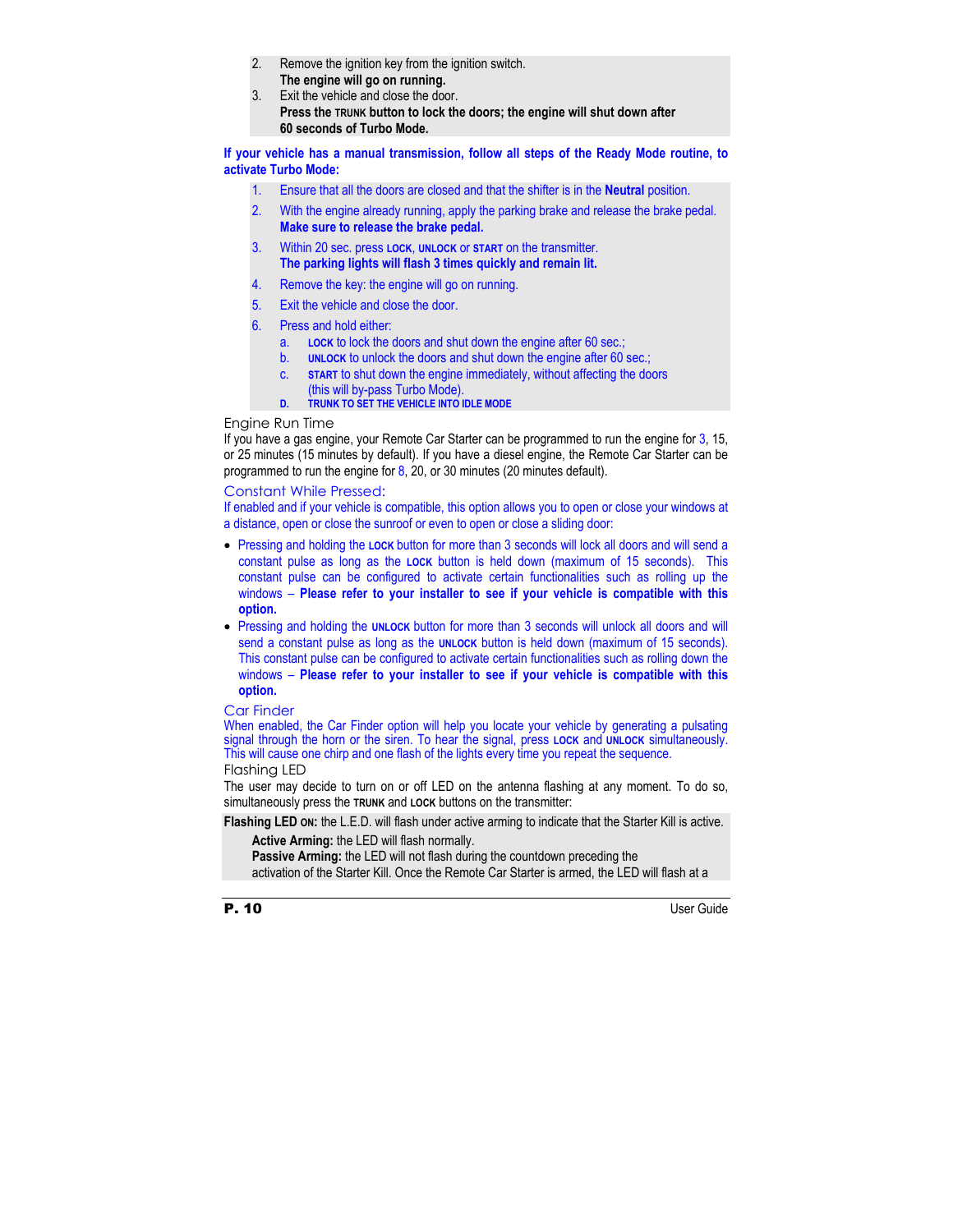slower rate.

 **Starter kill ON / Alarm OFF:** the LED will flash twice quickly until the OEM alarm is armed. Once the OEM alarm is armed, it will flash at a slower rate.

**In Valet Mode:** the LED will remain lit without flashing.

**Flashing LED OFF:** the LED will not flash even when the Remote Car Starter is armed (either under active or passive arming). Nevertheless, if the Remote Car Starter enters Valet Mode,

the LED will still remain lit without flashing as long as the ignition is off.

#### Horn Chirp Timing

The pulse duration can be configured by your installer (from 5 ms to 200 ms).

### Multi-car Operation

This option allows the owner of two vehicles, both equipped with the same Remote Car Starter model, to control both systems with a single remote control. To control the second vehicle, simultaneously press the **TRUNK** button and the button of the function you wish to use.

**Note:** Your remote control must be configured for second car operation by the installer.

| Press TRUNK + LOCK button simultaneously: LOCK  |  |
|-------------------------------------------------|--|
|                                                 |  |
|                                                 |  |
|                                                 |  |
| Press TRUNK + START for 3 sec:Cold Weather Mode |  |
|                                                 |  |

# Troubleshooting Poor Transmitting Range

Many factors may affect the operating range of the transmitter. Some of these are:

- The condition of the battery in the transmitter.
- The operating environment (for example: downtown radio-frequency noise, airports, cellular phone towers…)
- Metal: any type of metal will affect operating range. This includes the metal in the car.
- The shape of the vehicle can affect range as well; vans in general have an especially poor range.
- The shape of the roof and A-pillars brings about considerable radio-frequency deflection (in this case the signal from the remote control). As a result, the direction in which the vehicle is facing in relation to the remote control can affect the range. Straight on – standing in front of the vehicle – generally gives you the greatest range; the second best performance is from the back. Using the remote control from either side of the vehicle will usually give the lowest range.
- The range will be significantly lower in a crowded parking lot than in open space.
- Always hold the transmitter high, approximately at shoulder height. Holding the transmitter against your chin will also increase your range: your head acts as an antenna.
- The operating range will be somewhat lower on vehicles equipped with an aftermarket or factory alarm.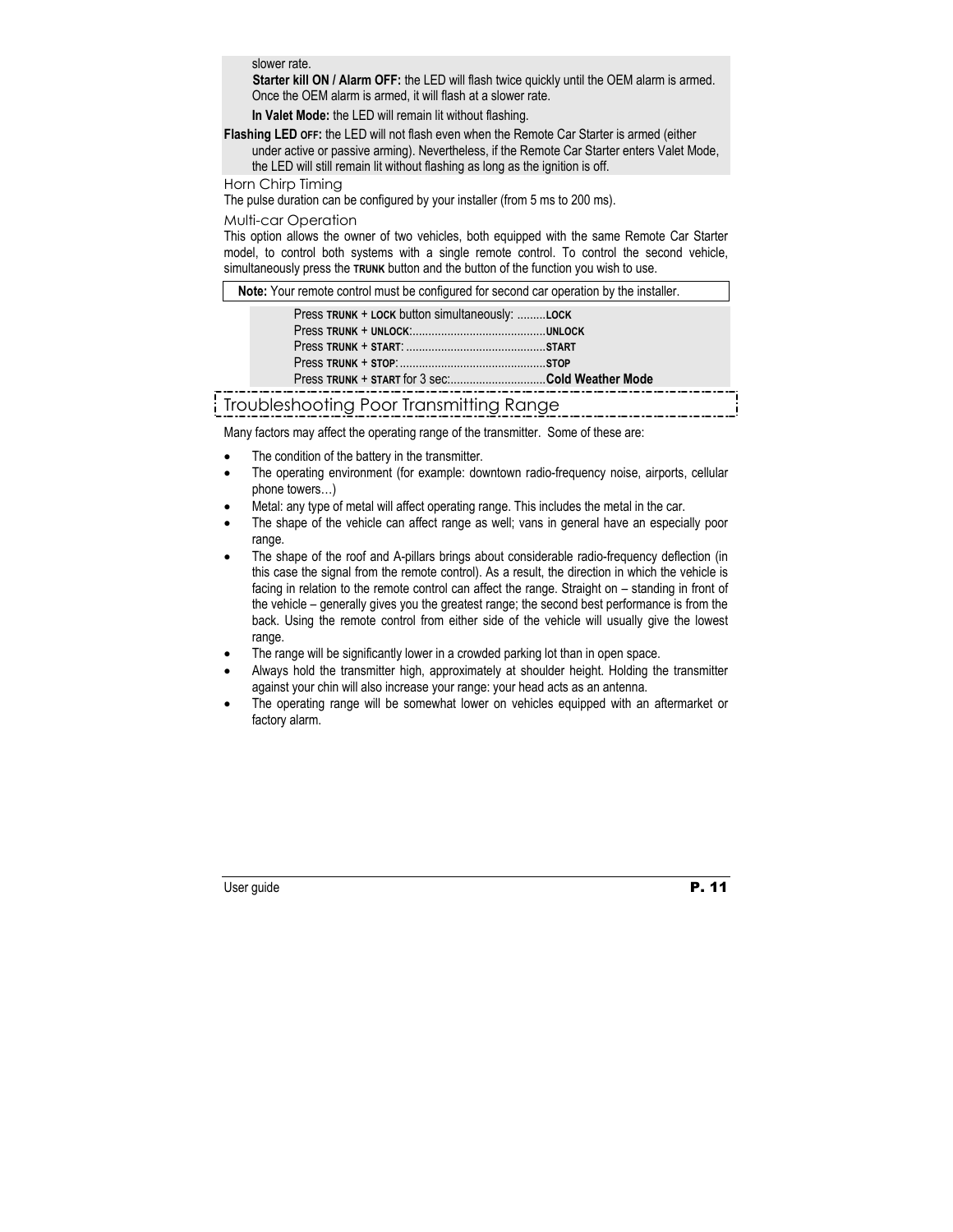# Intrusion Codes through Chirps

If there has been an intrusion in the vehicle while it was locked and armed, the OEM alarm will provide in intrusion code matching the type of intrusion that took place. Disarm the alarm (**UNLOCK**) to identify the intrusion.

## **Diagnostics – Chirps Table**

| <b>Chirps</b> | <b>Description</b>  |
|---------------|---------------------|
|               | Power OFF, power ON |
|               | $\bullet$ Hood      |
|               | Door                |
|               | lanition            |